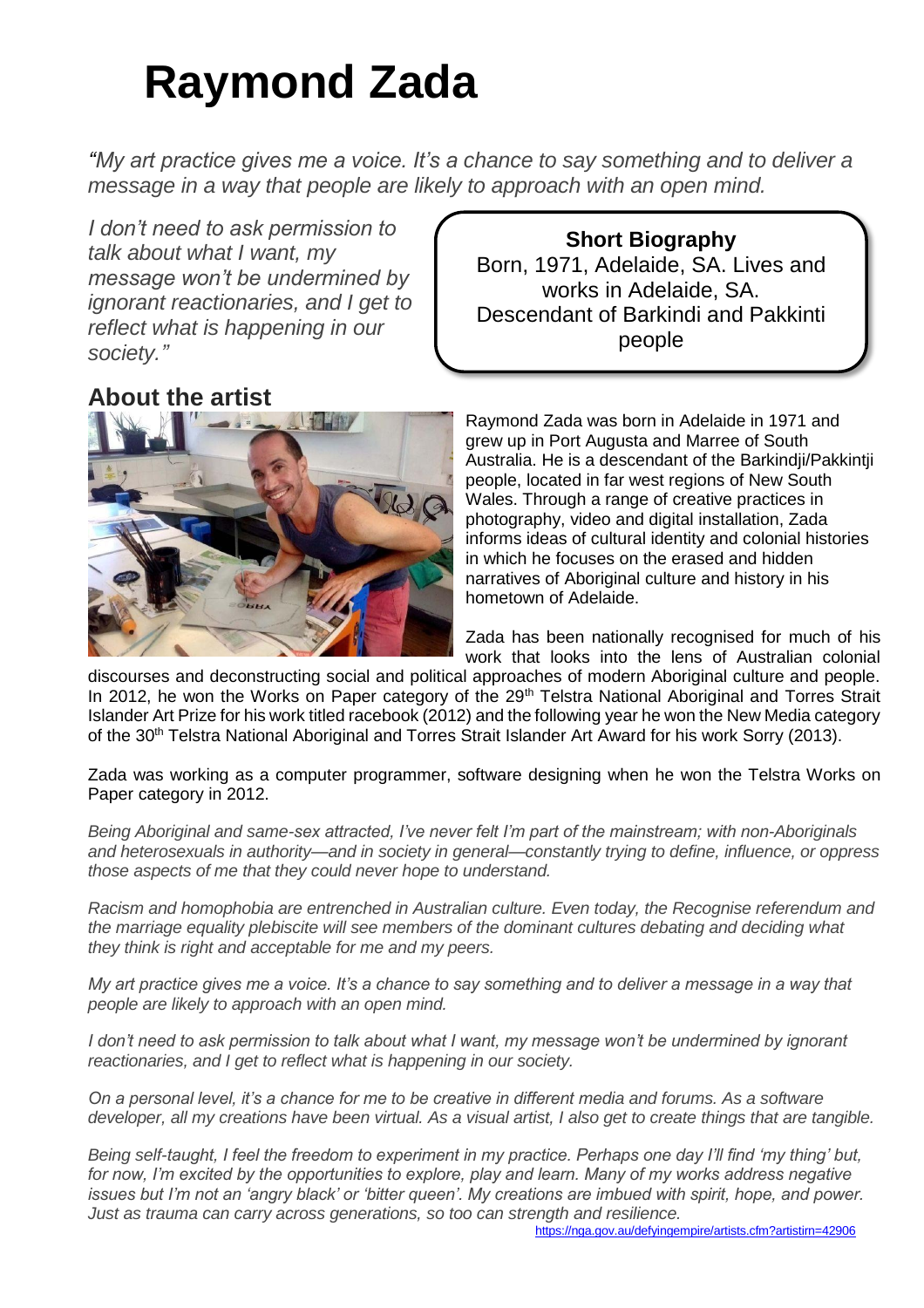## **About the artwork: critical statement**



Through the lens of Zada's work, Zada uses text in the form of outlining a t-shirt that speaks of many oppressed histories of Australian Aboriginal and Torres Strait Islander people and culture. When reading the text outlining a shirt, the audience is conflicted with the word 'sorry' that also questions if it may or may not have any meaning to what has happened in Aboriginal history.

#### *Sorry, 2015*

Zada won the New Media category of the 30<sup>th</sup> Telstra National Aboriginal and Torres Strait Islander Art Award for his work Sorry (2013). As part of the 2015 Annual Indigenous Print Workshop hosted by Cicada Press at UNSW Art & Design, Zada produced another edition of his work titled *Sorry* through the process of printmaking. Zada was invited by Cicada Press to participate in a two week residency with other award winning artists, including Tony Albert and Dale Harding. The workshop allowed the artists to adapt and produce their works through the new medium of printmaking in collaboration with master printer Michael Kempson.

*Sorry* (2015) was the result. It is a reworked image that examines the complexities of Australian history and disconnect between language and reality. The word 'sorry' in Aboriginal communities is reflected upon. The work quotes from Prime Minister Keating's Redfern Speech from 1 993 and the 2008 national apology that was given by former Prime Minister Kevin Rudd in which he apologizes to all Australian Indigenous peoples for their mistreatments and suffering caused by colonial settlers and Australian government systems.



Straight from the press: Raymond Zada's Sorry print (courtesy Cicada Press, UNSW )

#### REFERENCES

Watch Keating deliver his 1993 Redfern Park Speech <https://www.youtube.com/watch?v=mKhmTLN3Ddo> <https://www.youtube.com/watch?v=5G0gizfu5Ms> Watch Kevin Rudd deliver The Apology 2013 <https://www.youtube.com/watch?v=MDvome0bCXs>